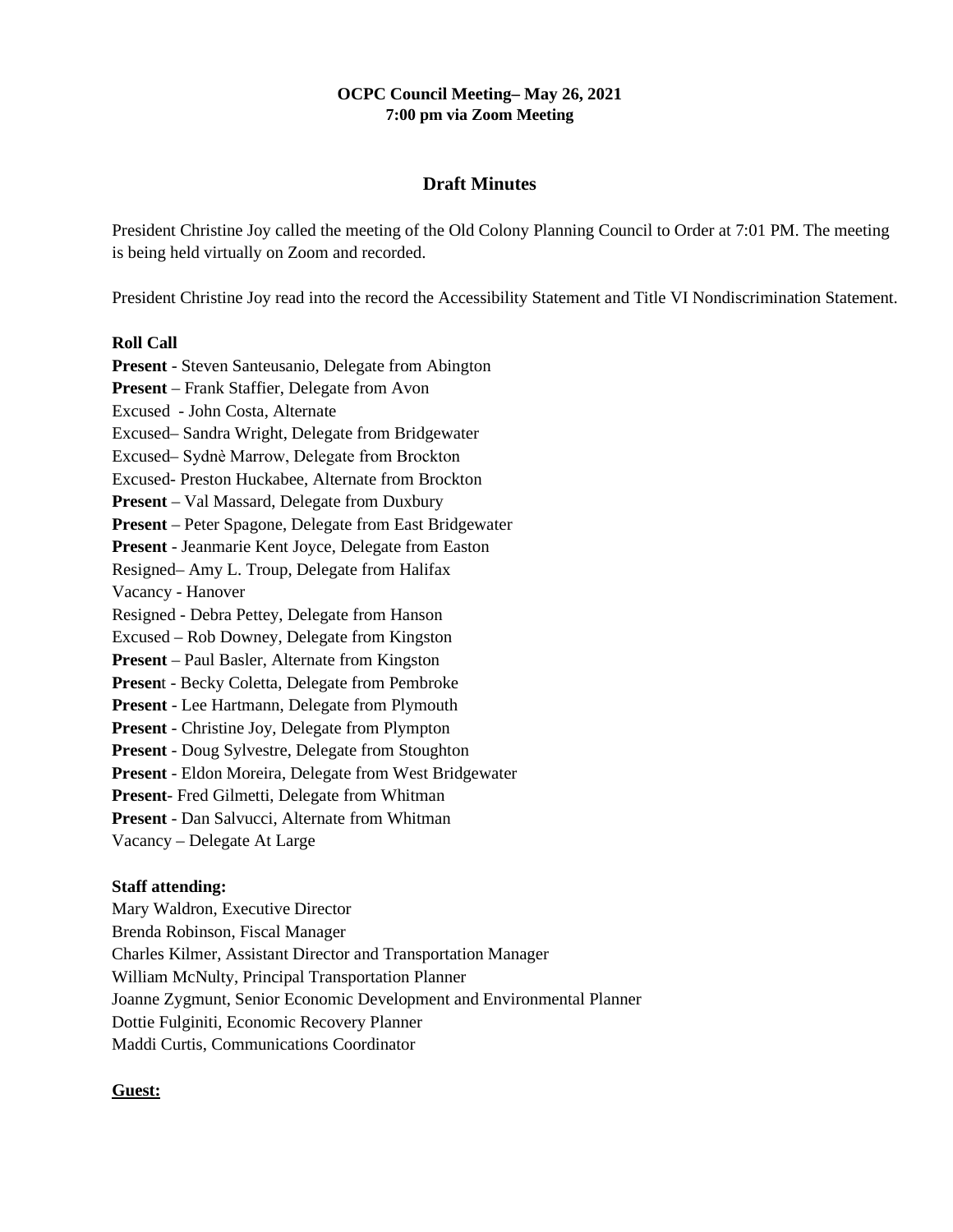Diane Peck, Open Space Committee Chair Sharl Heller, Open Space Committee and Principal Author Patrick Farah, Planning Staff and support to Open Space Committee

#### **Accepting of Minutes of April 28, 2021 Council meeting.**

A motion by Frank Staffier made a motion to accept the April 28, 2021 minutes, it was properly seconded by Eldon Moreira.

Roll Call to accept minutes:

**Accept** - Steven Santeusanio, Abington **Accept**– Frank Staffier, Avon **Accept** – Val Massard, Duxbury **Accept** – Peter Spagone, East Bridgewater **Accept** - Jeanmarie Kent Joyce, Easton **Accept** – Paul Basler, Kingston **Accept** - Becky Coletta, Pembroke **Accept** - Lee Hartmann, Plymouth **Accept** - Christine Joy, Plympton **Accept** - Doug Sylvestre, Stoughton **Accept** - Eldon Moreira, West Bridgewater **Accept**- Fred Gilmetti, Whitman

## *Minutes unanimously accepted.*

**OCPC's new logo.** Executive Director Waldron introduced Joanne Zygmunt and Maddi Curtis. They were the engine behind the year long process of creating a new logo. Joanne and Maddi made a video to introduce the new logo. Maddi Curtis provided some next steps for the logo; rebranding and new website.

The Council sent appreciation to both Joanne and Maddi for their hard work and a reflection of what OCPC does.

Doug Sylvestre, Treasurer, made a motion to have the Finance Committee to create an Advisory Committee to take up the discussion on the alternatives for OPEB and come back to the full Council with a recommendation. Seconded by Steven Santeusanio.

**Plymouth Open Space & Recreation Plan.** Diane Peck, Sharl Heller, and Patrick Farah, made a presentation on the process the took to take on resiliency, and mitigation of Climate Change. A unique matrix was created that can be replicated. Addendum to update the plan and present to the state.

After the PowerPoint presentation, questions were asked. The Council thanked Diane, Sharl and Patrick.

**Financial Report** for April 2021 given by Fiscal Manager Brenda Robinson. Brenda Robinson presented the following: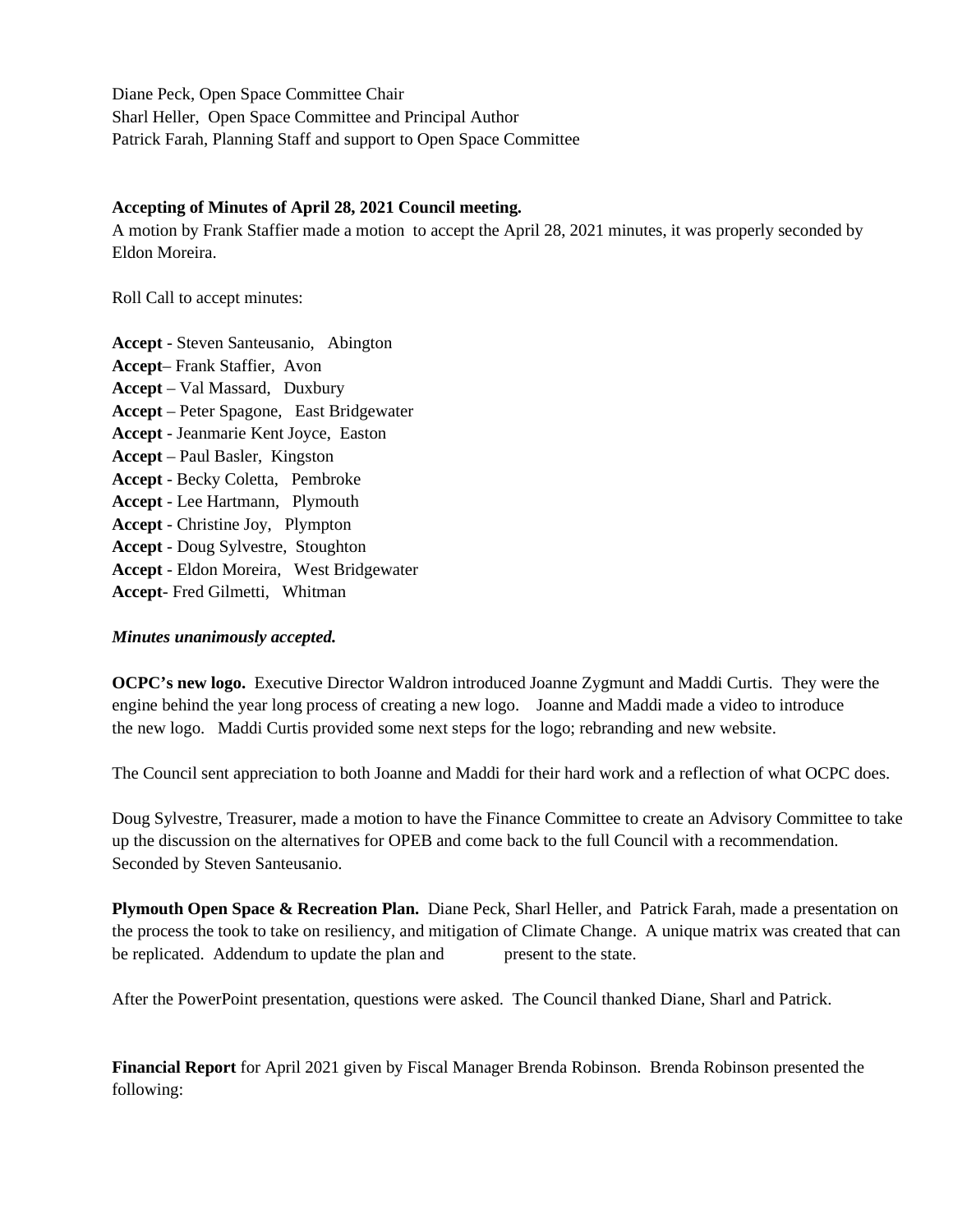1 **Statement of Expenditures Report** shows total expenses for the month of \$143,996.74 - One Hundred Forty-Three Thousand, Nine Hundred Ninety-Six Dollars and Seventy-Four Cents.

2 **Cash Position Report** shows Income for the month of \$228,490.26 – Two Hundred Twenty-Eight Thousand, Four Hundred Ninety Dollars and Twenty-Six Cents.

Disbursements for the month were \$244,718.79 – Two Hundred Forty-Four Thousand, Seven Hundred Eighteen Dollars and Seventy-Nine Cents.

The Total cash available at months' end was \$1,508,201.20 - One Million Five Hundred Eight Thousand, Two Hundred One dollars and Twenty Cents.

OPEB Account had a GAIN of – \$25,841.78 – Twenty-Five Thousand, Eight Hundred Forty-One Dollars, and Seventy-Eight Cents. Bringing the ending balance in the OPEB account to \$857,299.98 – Eight Hundred Fifty-Seven Thousand, Two Hundred Ninety-Nine Dollars and Ninety-Eight Cents.

3. **Budget Resources Report**: Total receipts for the month were \$228,490.26 - Two Hundred Twenty-Eight Thousand, Four Hundred Ninety Dollars and Twenty-Six Cents. This brings the total cumulative receipts for this fiscal year to \$2,990,512.26 – Two Million, Nine Hundred Ninety Thousand, Five Hundred Twelve Dollars and Twenty-Six Cents.

**4. AAA Report** – No change in Pass through billings from last month but Payments received from those prior billings, increased by \$66,122.37 - Sixty-Six Thousand, One Hundred Twenty-Two Dollars and Thirty-Seven Cents. Pass through Total Cumulative Billings remain at \$203,201 - Two Hundred Three Thousand, Two Hundred and One Dollars. Remaining Fund Balances remain at a total of \$2,327,172 – Two Million, Three Hundred Twenty-Seven Thousand, One Hundred Seventy-Two Dollars.

The Middle Graph for Ombudsman and Admin funds show Cumulative Billing Total at \$34,353 -Thirty-Four Thousand, Three Hundred Fifty-Three Dollars. Bringing the remaining Grant Balances in Admin and Ombudsman to a total of \$373,850 - Three Hundred Seventy-Three Thousand, Eight Hundred Fifty Dollars.

## 5. **ROM April 2021 Statement and Activity:**

Balance at the beginning of April was: \$179,209.36 - One Hundred Seventy-Nine Thousand, Two Hundred Nine Dollars and Thirty-Six Cents.

April Receipts were: \$5,850.00 - Five Thousand Eight Hundred and Fifty Dollars Bringing Total ROM FY21 Receipts to \$58,500 - Fifty-Eight Thousand, Five Hundred Dollars.

April Expenses were: \$6,166.45 – Six Thousand, One Hundred Sixty-Six Dollars and Forty-Five Cents.

Bringing Total ROM Expenses FY21 to \$66,445.85 – Sixty-Six Thousand Four Hundred Forty-Five Dollars and Eighty-Five Cents.

The ending balance in the ROM Bank Account in April was: \$177,531.92 - One Hundred Seventy-Seven Thousand, Five Hundred Thirty-One Dollars and Ninety-Two Cents.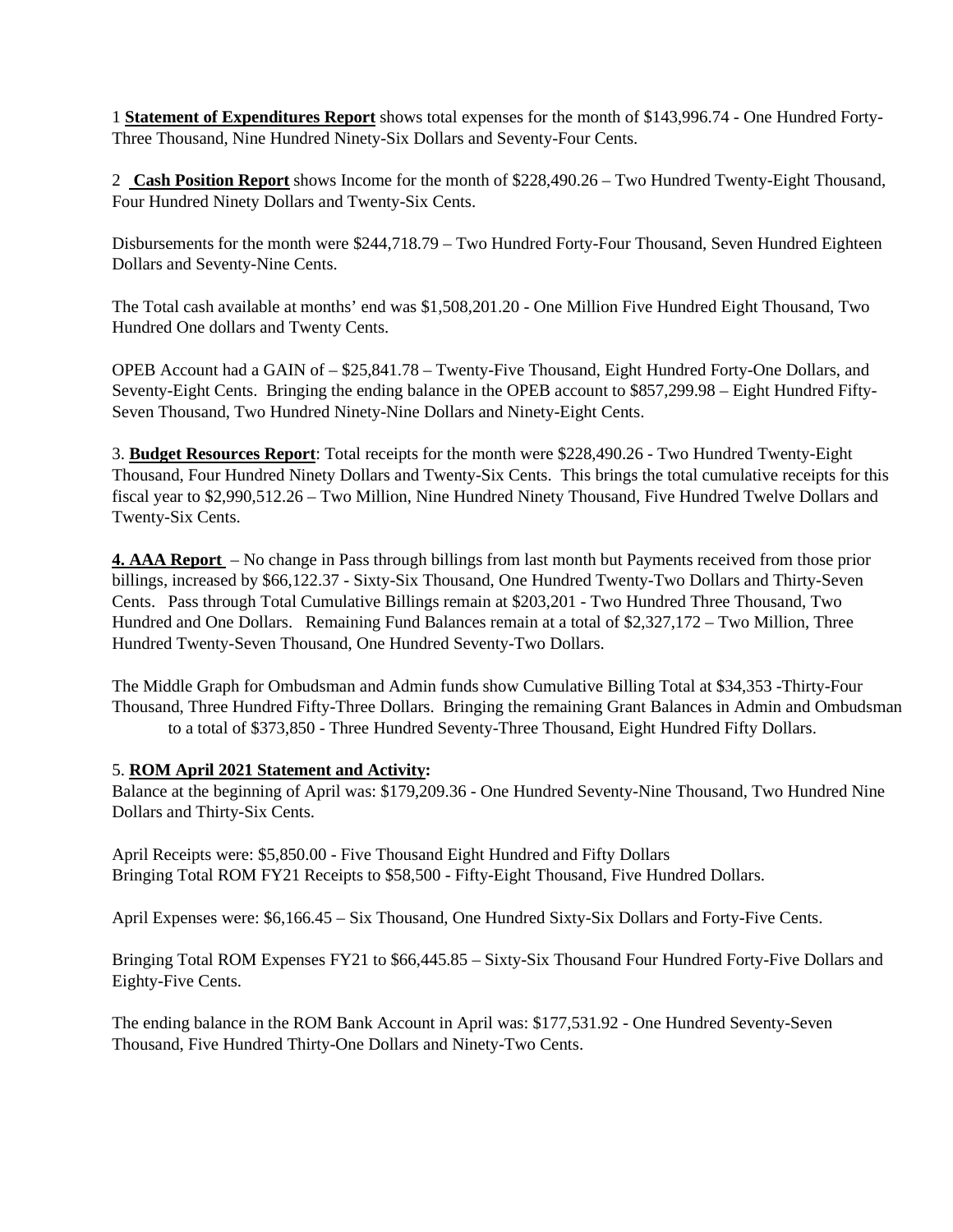6. Budget Report – Total Expenditures through End of April were a total of \$1,451,793 - One Million, Four Hundred Fifty-One Thousand, Seven Hundred Ninety-Three Dollars

Our Percentage spent to date is at 70.91%. - The ideal Percentage in the 10th Month of the Fiscal Year is 83.3% so we continue to be in excellent shape.

Frank Staffier asked if members will have a chance to make any recommendations to the budget. Frank would like to ask for more funding in a particular line item. Lee Hartmann recommended to talk to the Chair of the Finance Committee to prepare.

# **Accepting of the Finance Report**

Motion to Accept was made by Frank Staffier seconded by Eldon Moreira

Mary Waldron mentioned two items updating the members: Special Meeting of the Finance Committee to discuss the OPEB options and preliminary FY22 Budget is being

Roll Call **Accept** - Steven Santeusanio, Abington **Accept** – Frank Staffier, Avon **Accept** – Peter Spagone, East Bridgewater **Accept** - Jeanmarie Kent Joyce, Easton **Accept** – Paul Basler, Kingston **Accept** - Becky Coletta, Pembroke **Accept** - Lee Hartmann, Plymouth **Accept** - Christine Joy, Plympton **Accept** - Doug Sylvestre, Stoughton **Accept** - Eldon Moreira, West Bridgewater **Accept**- Fred Gilmetti, Whitman

Accept - Dan Salvucci, Whitman

# *Financial Report unanimously accepted.*

## **Staff Report:**

Mary Waldron reviewed the written staff report sent along to the members. Mary highlighted various aspects of the staff report.

- Bill McNulty assisted with a staff survey on their comfort level of coming back to work and created a summary of the results with the Council.
- Highlights on the various departments.

**Retirement legislation Update.** OCPC continues to work with MARPA on the corrective legislation.

**Future of OCPC Council meetings.** Dottie Fulginiti presented where municipalities (and Regional Planning Agencies) are with the Open Meeting Law and the ability to have virtual meetings. With the Governor's deadline approaching, legislation has been filed Outdoor dining will expire when the Executive Order expires.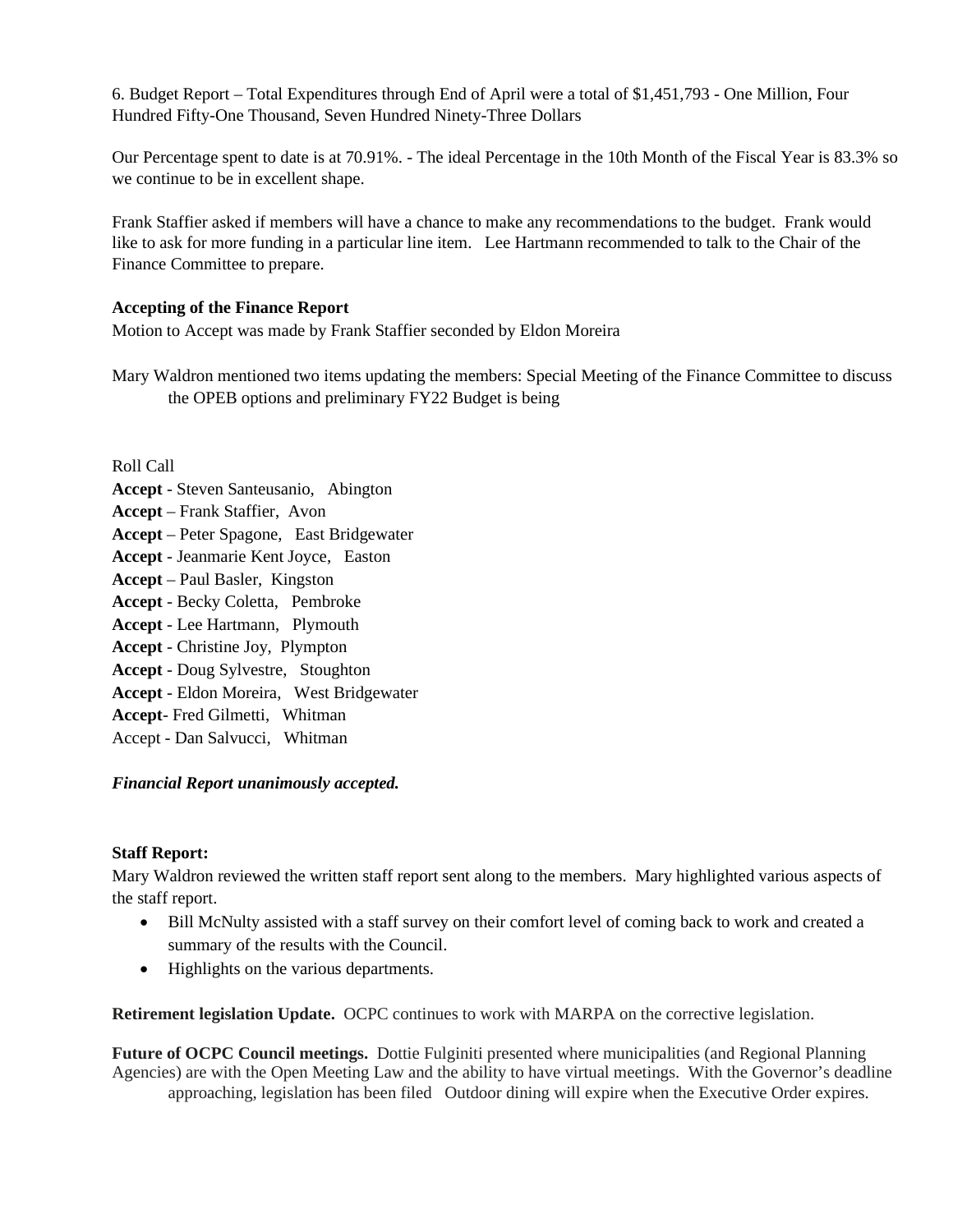## **Nominating Committee.**

Frank Staffier, Chair of the Nominating Committee reported that the Committee met on May 18<sup>th</sup>. A review of the submissions for officers and the unanimous vote of the Nominating Committee for the slate presented: Christine Joy, President. Serving one year Sandra Wright, Secretary. Serving two years Doug Sylvestre, Treasurer. Serving three years

Mr. Staffier acknowledged that all three Officers have been wonderful leaders for the Council.

Mr. Staffier asked if there were any nominations from the floor. None were made and closed nominations.

A motion to move the slate was made by Eldon Moreira and seconded by Steven Santeusanio.

**Accept** - Steven Santeusanio, Abington **Accept** – Frank Staffier, Avon **Accept** – Peter Spagone, East Bridgewater **Accept** - Jeanmarie Kent Joyce, Easton Accept – Valerie Massard, Duxbury **Accept** – Paul Basler, Kingston **Accept** - Becky Coletta, Pembroke **Accept** - Lee Hartmann, Plymouth **Accept** - Christine Joy, Plympton **Accept** - Doug Sylvestre, Stoughton **Accept** - Eldon Moreira, West Bridgewater **Accept**- Fred Gilmetti, Whitman

Accept - Dan Salvucci, Whitman

Mr. Moreira thanked Chair of the Nominating Committee and the members for their work.

President Joy made a motion to briefly adjourn and move into a ROM meeting, it was properly seconded by Lee Hartmann.

**Accept** - Steven Santeusanio, Abington

**Accept** – Frank Staffier, Avon

**Accept** – Peter Spagone, East Bridgewater

- **Accept** Jeanmarie Kent Joyce, Easton
- Accept Valerie Massard, Duxbury
- **Accept**  Paul Basler, Kingston
- **Accept** Becky Coletta, Pembroke
- **Accept** Lee Hartmann, Plymouth
- **Accept** Christine Joy, Plympton
- **Accept**  Doug Sylvestre, Stoughton
- **Accept**  Eldon Moreira, West Bridgewater
- **Accept** Fred Gilmetti, Whitman